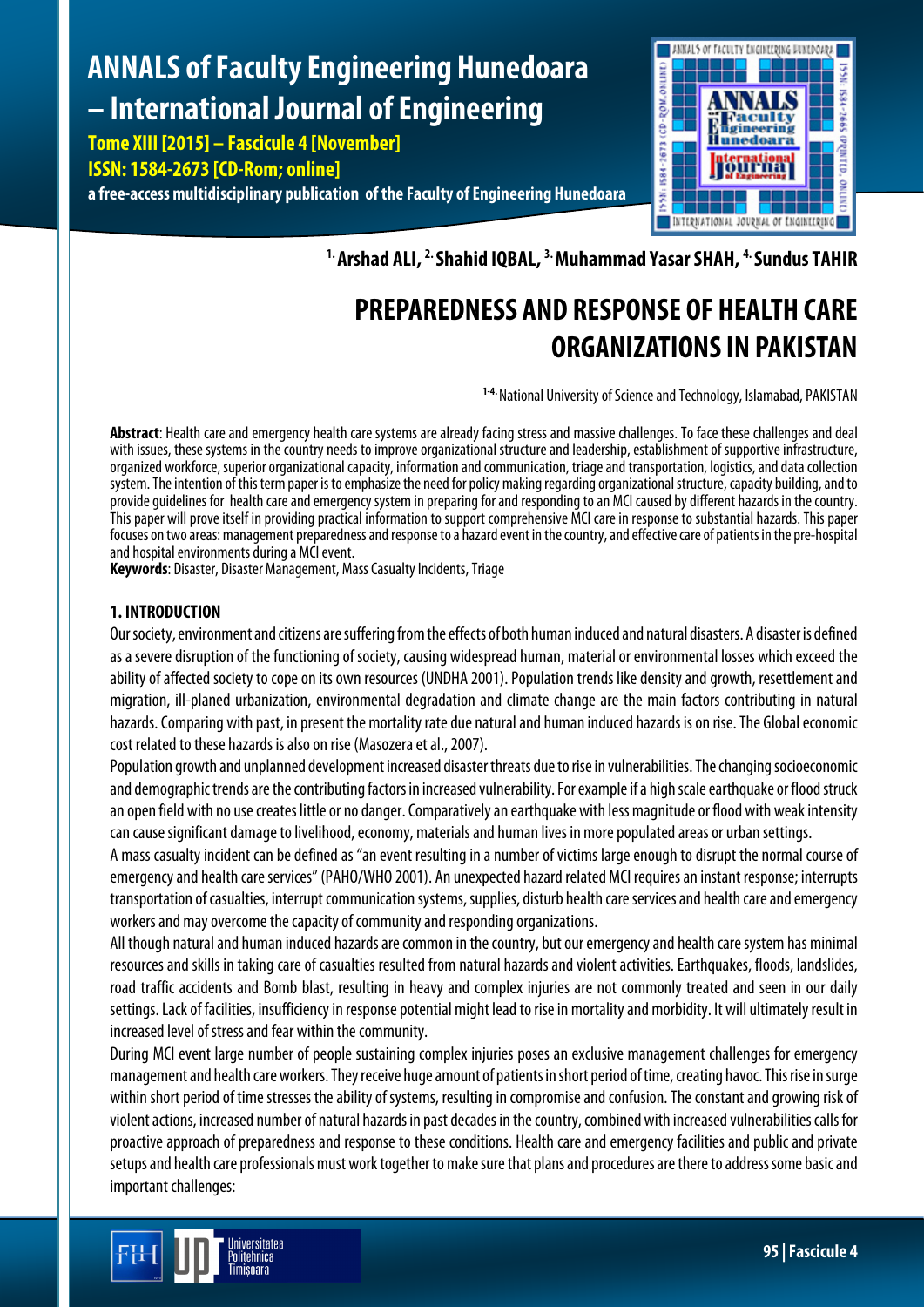- $\checkmark$  Accommodate, assess, and take care of increased number of injuries,
- $\checkmark$  Quickly recognize and treat seriously injured,
- $\checkmark$  Assess and evaluate response efforts during disasters, and
- $\checkmark$  Perform Strategic planning and carry out mock exercises, drills for future events.

This paper will be focusing on the key problems and challenges in health care setups response and preparedness during the three care domains related to MCI:

- $\checkmark$  Patient Triage and Pre-Hospital Care
- $\checkmark$  Allocation and Transportation
- $\checkmark$  Emergency and Hospital care

#### **2. TYPES OF HAZARDS/ TYPES OF INJURIES**

Exposure of Pakistan to natural disasters can be classified as moderate to severe. Natural hazards including earthquakes, floods, epidemics, GLOF, landslides and avalanches threaten the Pakistani society. There are number of human-induced hazards as well posing risk including civil conflicts, urban and forest fires, oil spills and internal displacement of population, which in terms effecting the country environment and economy as well. Prioritizing hazards in terms of their scale and occurrence as high are floods, earthquakes, and social conflicts that have caused massive damages and losses of lives in past decade.

There are different standard injury classifications systems adopted globally for the blasts and other hazards. The one devised by Centers for Disease Control and Prevention (CDC) in 2010, is utilized in this paper. According to CDC injuries due to different hazards and blast can be classified as primary, secondary, tertiary, and quaternary. Primary injuries produced from different events can be easily seen on victim's body. Directly damaging the internal organs primarily responsible for circulation e.g., heart, lungs, ears, gastrointestinal tract and brain as well. Secondary trauma injuries mainly resulting from penetrations and blunt traumas not directly caused by the hazard itself but caused by sharp objects and fragments dislodged during event. Tertiary injuries including penetrating trauma and blunt injuries resulted during movement of the casualty during hazard e.g., being drowned in flood. Quaternary injuries previously known as miscellaneous injuries are those injuries resulting from hazards and exaggeration of existing medical conditions. The injuries include crush injuries caused during structural collapse, burns, fractures, head injuries, and penetrating abdominal trauma.

#### **3. DISASTERS AND EMERGENCY HEALTH CARE SYSTEM**

The havoc produced at the site of an MCI is consequently transferred through all phases of the organization response. The confusion and havoc most of the times results in the interruption of the communication, disordered transportation of the victims, confusion among health care workers, shortage of supplies, and can devastate the capabilities of health care setups. The health care system can reduce the chaos and confusion during an MCI with earlier planning, emergency plans, and practices regarding emergency management. Planning regarding mass casualties necessitate innovation in certain fields, including pre-hospital management, hospital surge capacities, patients distribution and management, leadership management, controlling crowd and relationship with media. Throughout an MCI, health sector will be facing increased stress, raised demands and reduces resources availability.

#### **4. PRIVATE HEALTH SECTOR IN PAKISTAN**

The infrastructure of the private health care sector in Pakistan is deficient in organization with no specific standards. There is an extensive inconsistency in the provision of care in private sector in health sector ranging from very well established tertiary health care hospitals to general disorganized and un-authorized health units. It is argued that very few hospitals in country in private setup are well equipped with proper staffing, equipments and supplies in the country (EMRO, WHO 2007).

#### **5. LEVEL OF RESPONSES**

The declaration of mass casualty incident is dependent on the primary assessments and reports of the initial responding teams at the scene. There are some factors that have to be considered while initiating an MCI including site of the event, reported number of fatalities, type of exposure, potential causes and capacities. In standardizing the notification of an MCI event, ruling out its impacts, and determining the appropriate use of recourses during event, classification of levels of responses to mass casualty incidents is necessary. Establishment of responses is based on the nature of event and resources required to tackle it.

#### ≡ **Level I: Normal Response**

A devastating single or simultaneous event that can be easily managed using normal local response by the setup, with no compromise on capabilities of the services to respond to other emergencies. This type of response will most likely have a significant impact on the routine operations of local health care facility. The numbers of casualties that is reported can be handled through normal response are 10 or less. Authorities of the incident have determined that the early response is sufficient to meet the event requirements.

 $\checkmark$  The emergency department (ED) may demand of supplementary resources as required.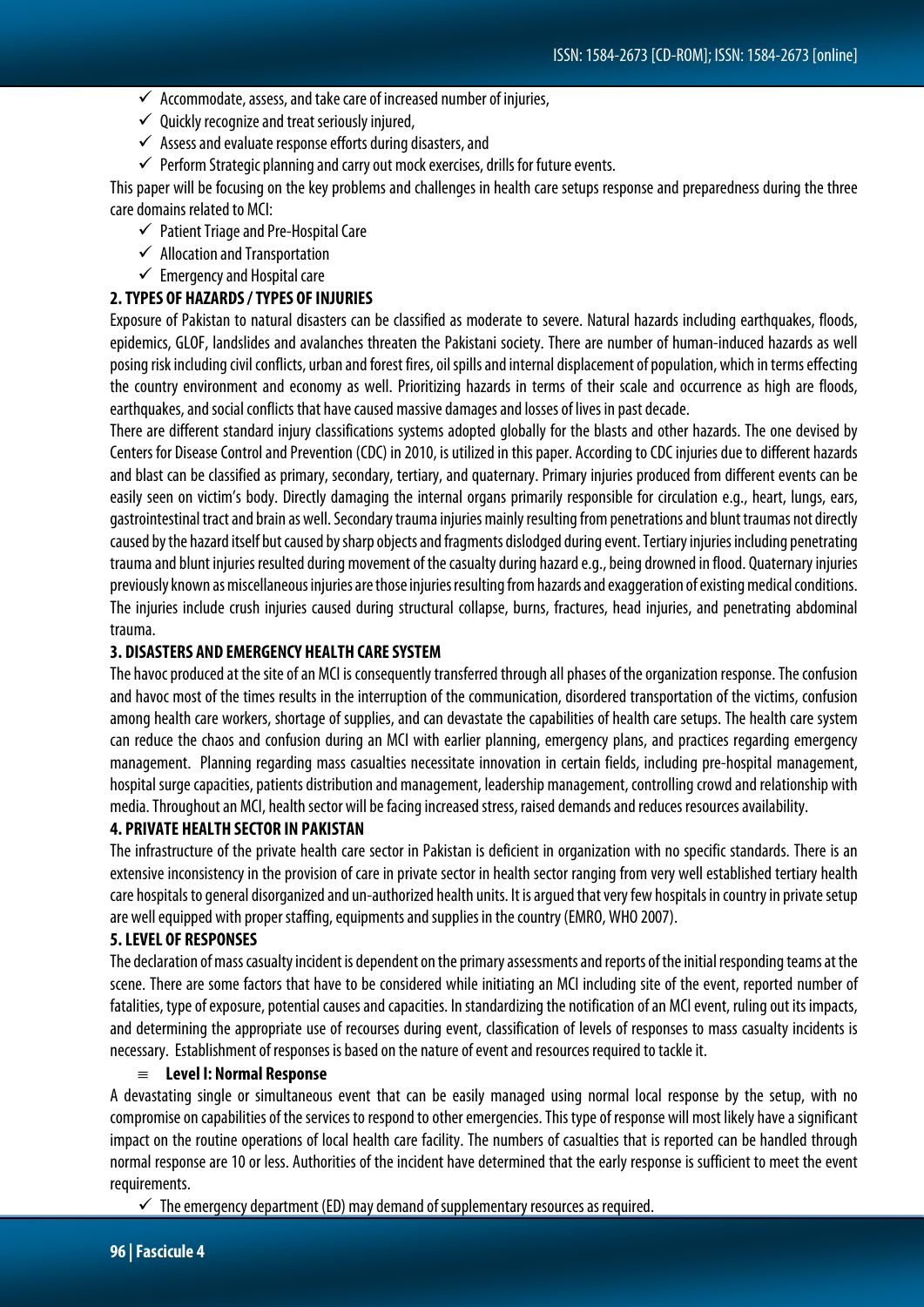- $\checkmark$  Emergency Department will communicate and alert other departments within the hospital as will.
- $\checkmark$  Examples: Residential and industrial fires with multiple injuries, road traffic accidents etc.

#### ≡ **Level II: Community Emergency Response**

An overwhelming single or simultaneous event, that may require a significant commitment of additional resources, which will result in interruption of activities of local health care setups and community health care systems. Authorities has determined that the magnitude of the event is strong enough requiring implementation of an expanded resources. The numbers of casualties that can be handled through community emergency response are 11-20 or less.

- $\checkmark$  Authorities notify monitoring and rapid response service centers of Level II event condition.
- $\checkmark$  Monitoring and rapid response makes suitable announcement as per local practices.
- $\checkmark$  All local healthcare setups and community health care centers are notified of possible rush of patients, and receive back information of staffing and resources available. The administrations can then call for additional man power and resources as needed.
- $\checkmark$  Administration can also consider off duty human resources.
- $\checkmark$  Examples: Extended fire and accidents, Earthquake, floods etc.

# ≡ **Level III: Minor Disaster Response**

A destructive single or concurrent events that is more likely to extend beyond the capacities of local health care and emergency setup and their additional resources, requires multi-dimensional approach. It will require the involvement of other domains of the society. Minor disasters will have considerable effects on local and regional health care system. The number of casualties that is usually reported in minor disasters is 100 or less.

- $\checkmark$  Authorities should appeal a local status of emergency.
- $\checkmark$  Local emergency operations center should be initiated for the monitoring and coordination of the event.
- $\checkmark$  For additional support and resources status of the event is determined.
- $\checkmark$  Local, regional and national health care setups are informed about the status of the event, number and types of patients.
- $\checkmark$  Examples: Extended earthquake, Air plane crash, terrorist attacks and use of explosives, wide spread civil disturbances.

#### ≡ **Level IV: Major Disaster Response**

An overwhelming event that is more likely to extend beyond capacities of local authorities and hospital surge capabilities, and need a wide range of state and government assistance. State of emergency is declared by local authorities.

- $\checkmark$  Regional emergency operations center should be initiated for the monitoring and coordination of the event.
- $\checkmark$  National and regional emergency operational center demands for assistance.
- $\checkmark$  Authorities inform regional, local and national healthcare facilities for pediatric, burn and trauma of event, including number, types of patient, and types of injuries.
- $\checkmark$  Examples: Huge earthquake, heavy floods, Tornado with loss of infrastructure, and terrorist attack.

#### ≡ **Level V: Catastrophic Disaster Response**

In catastrophic disasters health care and emergency response is completely overwhelmed, and ineffective. Massive national and international assistance is required in event with catastrophic magnitude. State of emergency is declared at national level with information from regional and local authorities. The numbers of casualties that is usually reported in minor disasters are 1000 or above.

- $\checkmark$  National emergency operations center is initiated for the monitoring and coordination of the event, it will also alerts local, regional, national health care and emergency setups.
- $\checkmark$  Examples: Earthquake of 2005, floods 2010, Terrorist attacks.

# **6. COMMON CHALLENGES FOR HOSPITALS**

# ≡ **Predicting Patient Surge**

As soon as the MCI struck, numbers of patients with complex injuries are likely to rush towards the closest health care and emergency setup. Patients being carried towards health care setups encounter different problems like transportation issues, security problem, aftershocks or prolongation of event, secondary effects e.g., structural collapse. The havoc and stress produced during hurry and huge amount of casualty results in failure of the system. Equilibrium between numbers of victims and care standard is disturbed. Health care system should devise an emergency plans to tackle initial rush of wounded patient who can walk. Patients with minor injuries with psychological trauma and who can walk, often rush itself towards or self transport towards health care and emergency facilities immediately after event, often creating chaos. They mostly arrive before severely injured victims and for several hours they might keep on arriving. They occupy beds, and devastate the health care and emergency setup which receive them and interrupt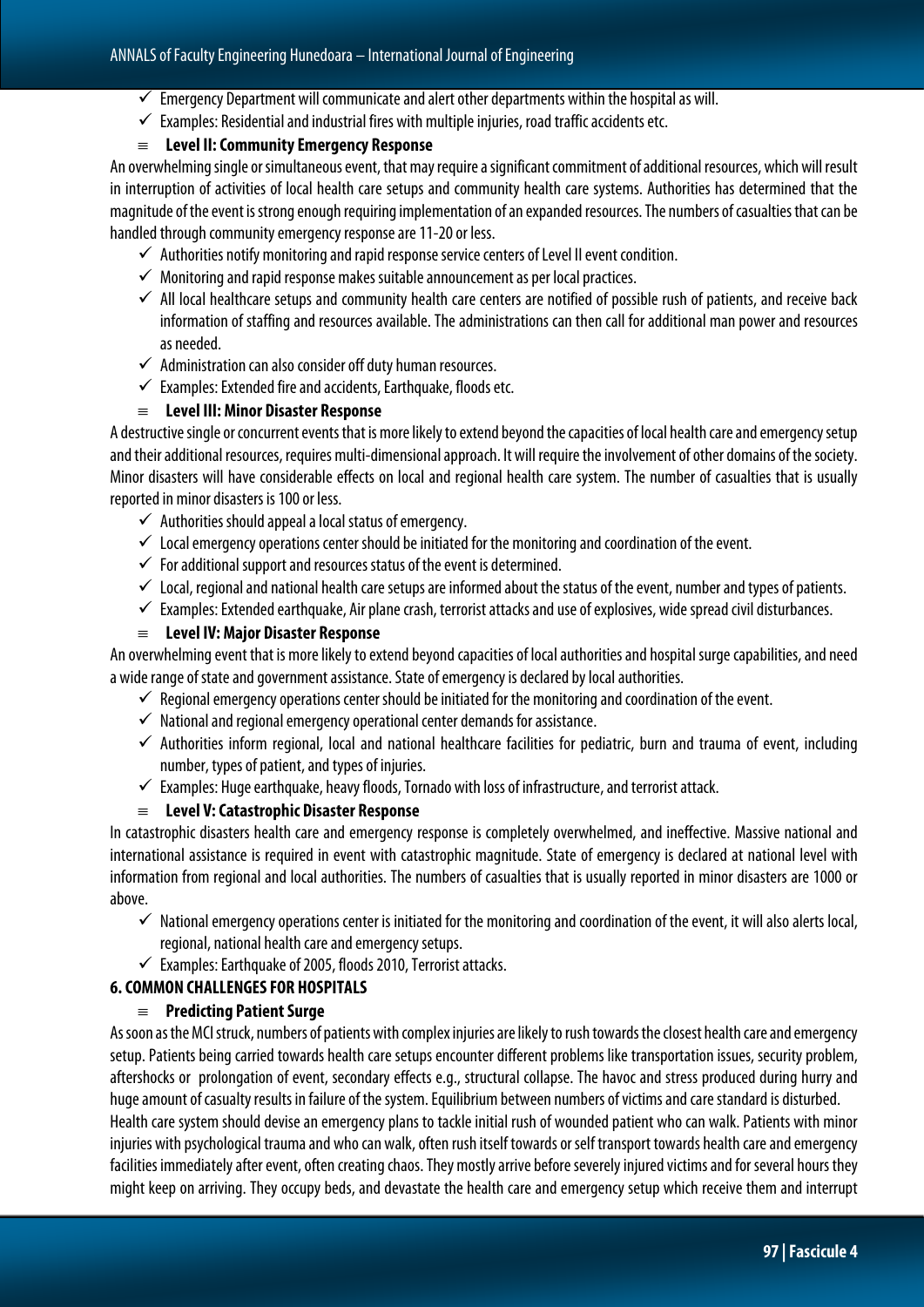management of seriously wounded victims. As stated that in an MCI priority should be given to critically wounded patient (Schultz CH, Koenig KL, 1996).

#### ≡ **Delays in declaring a mass casualty event**

Declaring an MCI is relatively a challenging task. An official announcement and declaration of an MCI is typically made by an officer or person with authority. Delay in declaring MCI can produce negative effects. There are three common delays that usually take place while declaring an MCI that make it difficult for hospital to surge.

#### ≡ **Late recognition of event**

Event severity detection is the main issue for the authorities of health care and emergency systems. Inadequate or ineffective understanding about the situation is the main issue producing enough response.

#### ≡ **Delayed notification and activation**

Using reactive approach causes interruption in delivering definitive care and lifesaving interventions. In reactive approach emergency system is activated according to situation, if the system is activated in judicious manner, many lives can be saved. To avoid delay using a proactive approach with simultaneous and full launching of all crisis system is required, following by gradual removal of MCI supported by information gathered.

#### ≡ **Sluggish mobilization of resources**

In reactive approach slow and linear conversion from routine process to suitable response results in delay. The phase of conversion must be nonlinear, immediate, and proactive in extent and scale. Ineffective planning and arguments leads to sluggish establishment and should be set aside until after the response.

#### ≡ **Time constraints**

The reaction towards an MCI event should be mainly based at local level and needs quick intervention. Routinely exercised local emergency plans will function effectively and will never fail. Integration of the plan into regular operations will make it more effective.

#### ≡ **Limited health care workforce**

Numbers of health care workers available in daily routine are never enough to respond to an MCI. For effective response off duty staff will have to report to their concern departments, but they may not be able to report and respond during an emergency either for the reason that they cannot arrive at the Emergency department or are worried about their own safety or that of relatives. To minimize errors shortage of the staffing should be addressed as health care system in Pakistan is suffering already from staff shortages and lack of funds (WHO, 2010). Planning must include provisions of staff to government sectors and provisions of funds.

# **7. MANAGEMENT OF PATIENT SURGE**

# ≡ **Planning**

Each health care facility should have a coordinated and collaborated emergency plan. Standard operating procedures (SOPs), Checklists, Plans, protocols, and symbols facilitate hospital administration and curtail confusion during crisis. In severe stress, confusion among individual can be managed by SOPs. Prepared crisis protocols must be used and implemented as decisions making is always difficult during crisis. While preparing protocols it should be considered that they are short, easy, workable, practical and rationalized. Interaction with other key organization should also be considered in preparing protocols. The plan should be evaluated continuous basis including lessons learned and experiences.

# ≡ **Surge capability and capacity map**

Healthcare and emergency facilities should formulate comprehensive map of available external and internal resources. It should also include setup's ability to respond to an MCI, appropriate contact information and potential resources as well. It must be updated, transparent and shared with key stake holders of the organization.

#### ≡ **Mock exercises and drills**

Drill and mock exercises should be performed prior to an MCI event on regular basis. It will help in identifying flaw, and error. Exercises can be performed at different levels with management, health care workers, community representatives, and all other individual responsible for response to an emergency. These exercises should be on regular interval, and updated. There are four levels of drills which are effective and important:

- $\checkmark$  Specific or vertical drills for tasks oriented, particularly to mass casualty events,
- $\checkmark$  Table-top (horizontal) exercises for senior personnel,
- $\checkmark$  Functional drills for all those individual in charge.
- $\checkmark$  Real Time and full-scale drills with full contribution from all hospital staff.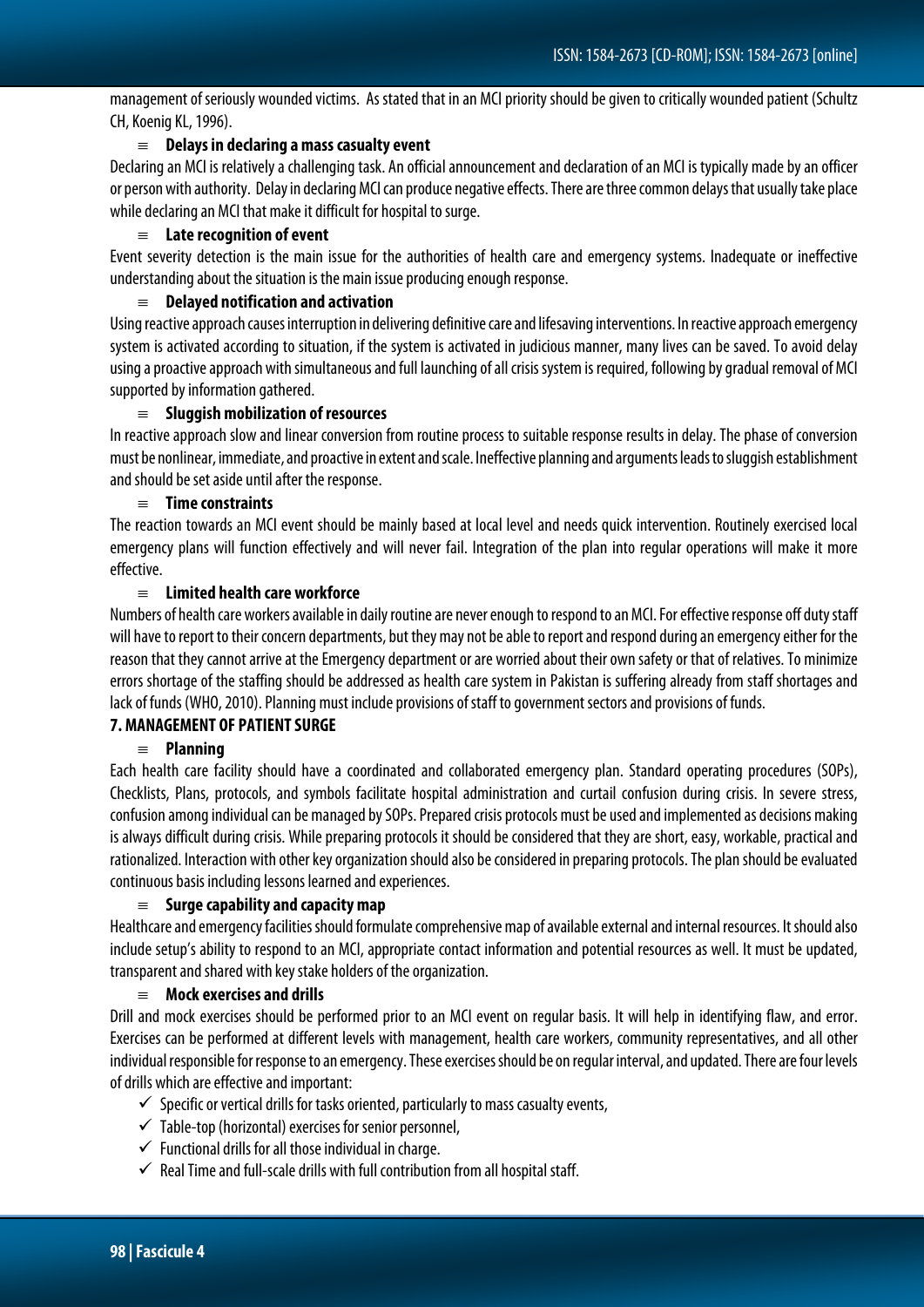In exercises and drills performances must be systematically and logically assessed with contribution from other health care setups, response group. Issues identified must be tackled properly before the next drills.

#### ≡ **Redundant systems**

At some stage in crisis communication failure, failure of equipment and infrastructure may occur. To reduce distraction and delay in rush management, redundant systems should be established for contingencies. For electrical shut down, communication breakup, health care setups must have contingency plan. Emergency department should be designed in a way that it should reduce likely risk and improved work flow with minimal interruptions throughout serge.

#### ≡ **Triage and level of care**

During an MCI the triage system used differs in many aspects from conventional triage system. Following an MCI, large numbers of victims are brought into an emergency department; the health care resources are inadequate. To offer health services to large number of casualties, healthcare worker can modify the standards of triage and care provided at individual level, so that greatest number of people can be saved and reduce the terrible outcomes of injuries. A simple but very effective technique of triage for crisis categorizes victims into two basic categories as either walking or non-walking is being used during emergencies. The victims that can walk do not usually need immediate emergency medical services and including the individual with psychological trauma who are not injured but exposed mentally to the event. The victims that cannot walk or non-walking are individuals who should be investigated and treated on urgent or emergent basis. There must be two health care workers for triage of the patients at the entrance of emergency department, trained in trauma care. A secondary triage team may be needed if the first team is overwhelmed by the surge of victims. Lerner BE, Schwartz RB (2008) supposed that the following guidelines should be integrated into practices

- $\checkmark$  We should build up flexible triage practices which are only based on consistent criteria for mass casualty and struggle for system that is easy to remember, simple, and agreeable,
- $\checkmark$  Appropriate for all age groups and population
- $\checkmark$  Easily adjustable for modification in resource available and circumstances.
- $\checkmark$  We should design a color-coded condition oriented protocols, in which red means immediate treatment is required, delayed for yellow, green for minimal, and black deceased or near to die.
- $\checkmark$  Reduce work burden of extra documentation on triage team.

#### ≡ **Withdrawing the emergency status**

Just like quickly preparing transitioning from routine to status of emergency is necessary, quick return to normal activities have the same importance. Debriefing of health care workers will reduce the exhaustion caused by the event and will help in gathering important data for future emergencies.

#### ≡ **Resources**

It is essential to organize and mobilized sufficient number of qualified and skilled health workers during an MCI event. There are some expertise which will be essential for functioning during MCI event in an ED including emergency physicians trained in trauma, surgical services with anesthesiology, orthopedic surgery team for different fracture, health education team, nurses, pharmacy staff to ensure sufficient supplies during MCI, blood bank workers, radiology operators, administration, and support. Some of the important factors that should be considered are;

#### ≡ **Trauma training and continuing education**

- $\checkmark$  These educations and training must be compulsory for every one working inside ED.
- $\checkmark$  Doctors and nurses and paramedics should have up-to-date knowledge.
- ≡ **Leadership**
- $\checkmark$  Health care authorities and senior members of the health should attend mock exercises and be an integral part of the drills for its effectiveness.

#### ≡ **Human resource requirements**

- $\checkmark$  These matters should be addressed, and policies regarding human resource must be prepared
- $\checkmark$  Compensation for extra work hours, and injuries should be provided to ensure timely availability.
- $\checkmark$  Arrangement of transportation and incentives for calling in off-duty hospital staff.

#### **8. CONCLUSION**

The idea in this term paper is to highlight the need regarding the training and preparation of policy makers and health care and emergency workers to respond to an overwhelming event with effective, preplanned and organized manner. This paper is mainly focusing on the response of first responders, health care and hospital administration, and emergency department staff, as they have a great role in responding to mass casualty incidents. This paper discusses the concept of modified triage system, declaration of